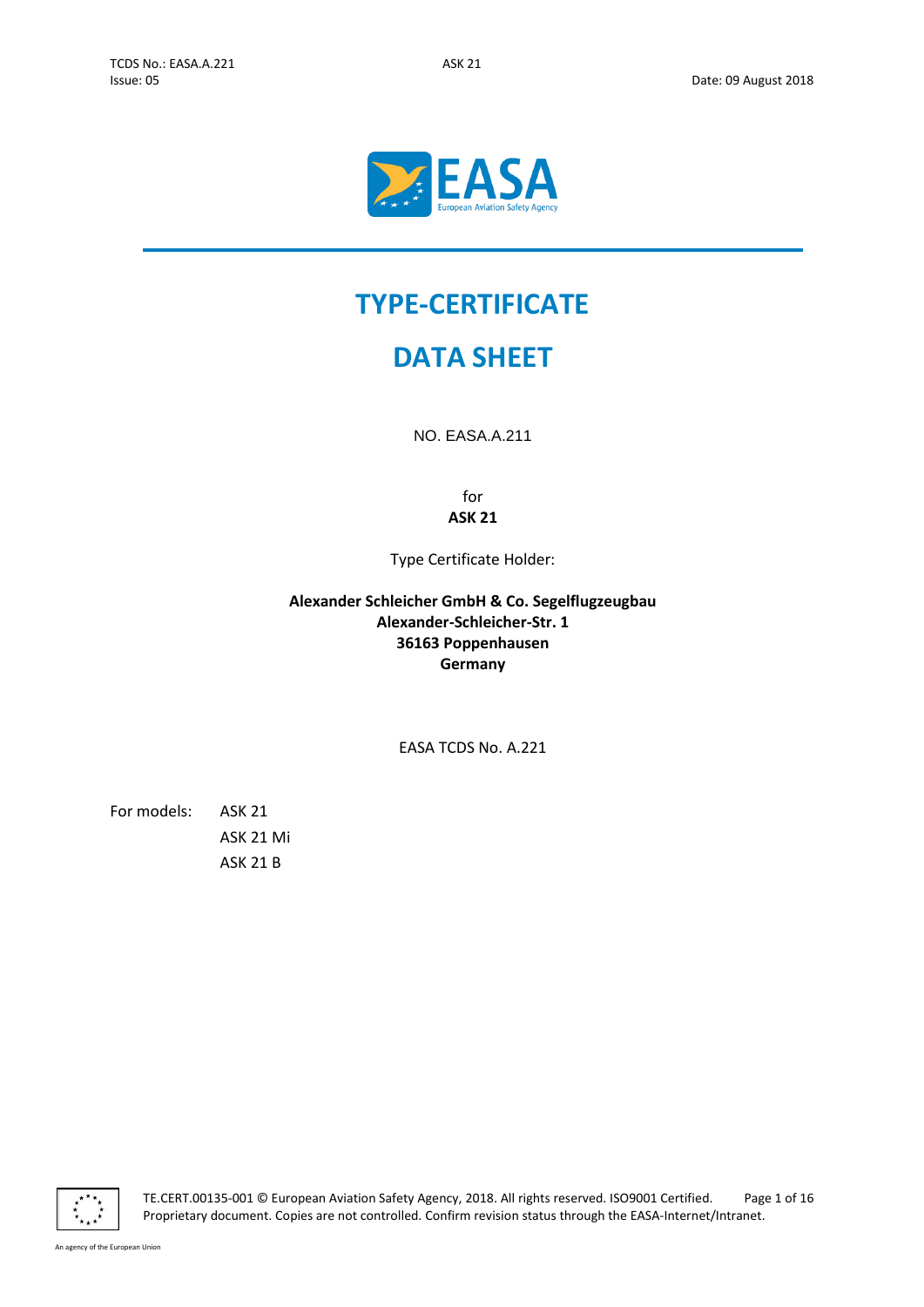# **0.I. Table of Content**

# **SECTION 0: General**<br>0.1. **Table of**

- 0.I. Table of Content<br>0.II. List of Effective P
- List of Effective Pages
- 0.III. Change Record

### **SECTION A: [ASK 21](#page-0-0)**

- A.I. General
- A.II. Certification Basis
- A.III. Technical Characteristics and Operational Limitations
- A.IV. Operating and Service Instructions
- A.V. Notes

## **SECTION B: [ASK 21 Mi](#page-0-1)**

- B.I. General
- B.II. Certification Basis
- B.III. Technical Characteristics and Operational Limitations
- B.IV. Operating and Service Instructions
- B.V. Notes

# **SECTION C: [ASK 21 B](#page-0-2)**<br>**B.L.** General

- General
- **B.II.** Certification Basis<br>**B.III.** Technical Charact
- B.III. Technical Characteristics and Operational Limitations<br>B.IV. Operating and Service Instructions
- Operating and Service Instructions
- 

#### B.V. Notes<br>**SECTION C: Admir SECTION C: Administrative**

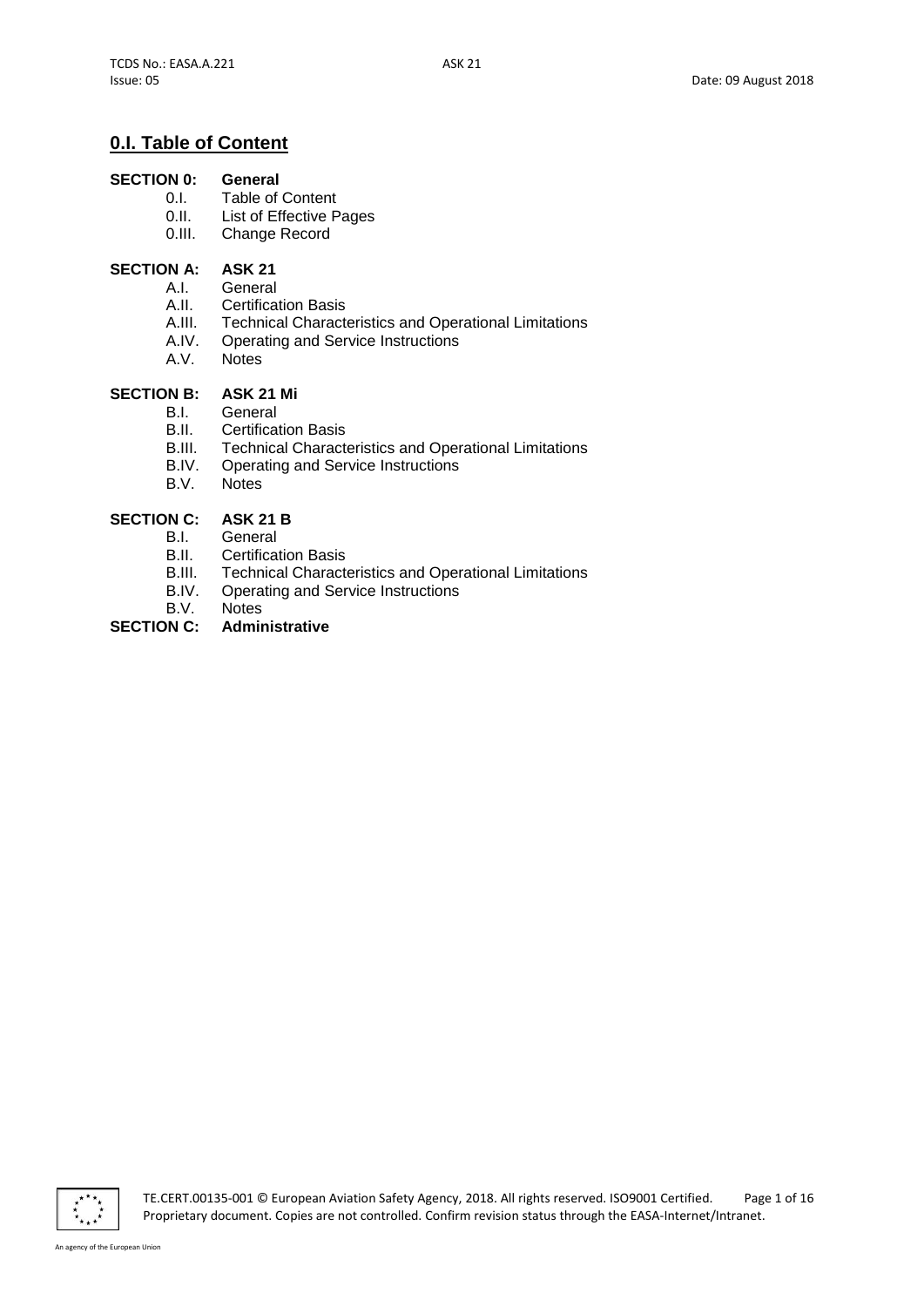# **Section A: [ASK](#page-0-0) 21**

#### **A.I. General**

**Allgemeines** 

| $\mathbf{1}$                   | Data Sheet No.:<br>Kennblatt-Nr.                               | EASA.A.221                                                                                                         |
|--------------------------------|----------------------------------------------------------------|--------------------------------------------------------------------------------------------------------------------|
| 2.                             | Type:<br>(Muster)<br>a)<br>Model: (Baureihe)<br>b)             | <b>ASK 21</b><br><b>ASK 21</b>                                                                                     |
| 3.                             | Airworthiness Category:<br>Lufttüchtigkeitskategorie:          | a) U (Utility)<br>b) A (Acrobatic)                                                                                 |
| 4.                             | <b>Type Certificate Holder:</b><br>Halter der Musterzulasssung | Alexander Schleicher GmbH & Co. Segelflugzeugbau<br>Alexander Schleicher Straße 1<br>36163 Poppenhausen<br>Germany |
| 5.                             | Manufacturer:<br>Hersteller                                    | Alexander Schleicher GmbH & Co. Segelflugzeugbau<br>Alexander Schleicher Straße 1<br>36163 Poppenhausen<br>Germany |
| 6.                             | Certification Application Date:<br>Datum der Antragstellung    | 3. August 1978                                                                                                     |
| $7_{\scriptscriptstyle{\sim}}$ | LBA Certification Date:<br>Datum der LBA Musterzulassung       | 18. April 1980                                                                                                     |
|                                |                                                                | .                                                                                                                  |

8. The EASA Type Certificate replaces the LBA Type Certificate No. 339 Diese EASA Musterzulassung ersetzt LBA Musterzulassung Nr. 339.

## **A.II. Certification Basis**

Zulassungsbasis

| 1 <sub>1</sub> | <b>Certification Basis:</b><br>Zulassungsbasis:                            | Defined by LBA in the letters I 311-339/78, dated 15.8.1978<br>and I 311-339/79, dated 9.1.1979<br>Festgelegt vom LBA in den Schreiben I 411-339/78 vom 15.8.1978 und<br>1311-339/79 vom 9.1.1979                                                                                                       |
|----------------|----------------------------------------------------------------------------|---------------------------------------------------------------------------------------------------------------------------------------------------------------------------------------------------------------------------------------------------------------------------------------------------------|
| 2.             | Airworthiness Requirements:<br>Lufttüchtigkeitsforderungen:                | Airworthiness Requirements for Sailplanes and Powered<br>Sailplanes - (LFSM), issue Oct.23, 1975<br>Lufttüchtigkeitsforderungen für Segelflugzeuge und Motorsegler (LFSM),<br>Ausgabe 23. Oktober 1975                                                                                                  |
| 3.             | Requirements elected to comply:<br>Gewählte Forderungen:                   | Standards for the Substantiation of the stress analysis of<br>sailplane components made from fibreglass-reinforced plas-<br>tics, issue March 1965<br>Richtlinien zur Führung des Festigkeitsnachweises für Bauteile aus glasfa-<br>serverstärkten Kunststoffen von Segelflugzeugen, Ausgabe März 1965. |
| 4.             | <b>Special Conditions:</b><br>Sonderforderungen:                           | None                                                                                                                                                                                                                                                                                                    |
| 5.             | Exemptions:<br>Ausnahmen:                                                  | None                                                                                                                                                                                                                                                                                                    |
| 6.             | <b>Equivalent Safety Findings:</b><br>Nachweise gleichwertiger Sicherheit: | None                                                                                                                                                                                                                                                                                                    |
| 7.             | <b>Environmental Standard</b>                                              |                                                                                                                                                                                                                                                                                                         |

7. Environmental Standard Lärmschutzforderungen:

 $\overline{\cdots}$ 

TE.CERT.00135-001 © European Aviation Safety Agency, 2018. All rights reserved. ISO9001 Certified. Page 2 of 16 Proprietary document. Copies are not controlled. Confirm revision status through the EASA-Internet/Intranet.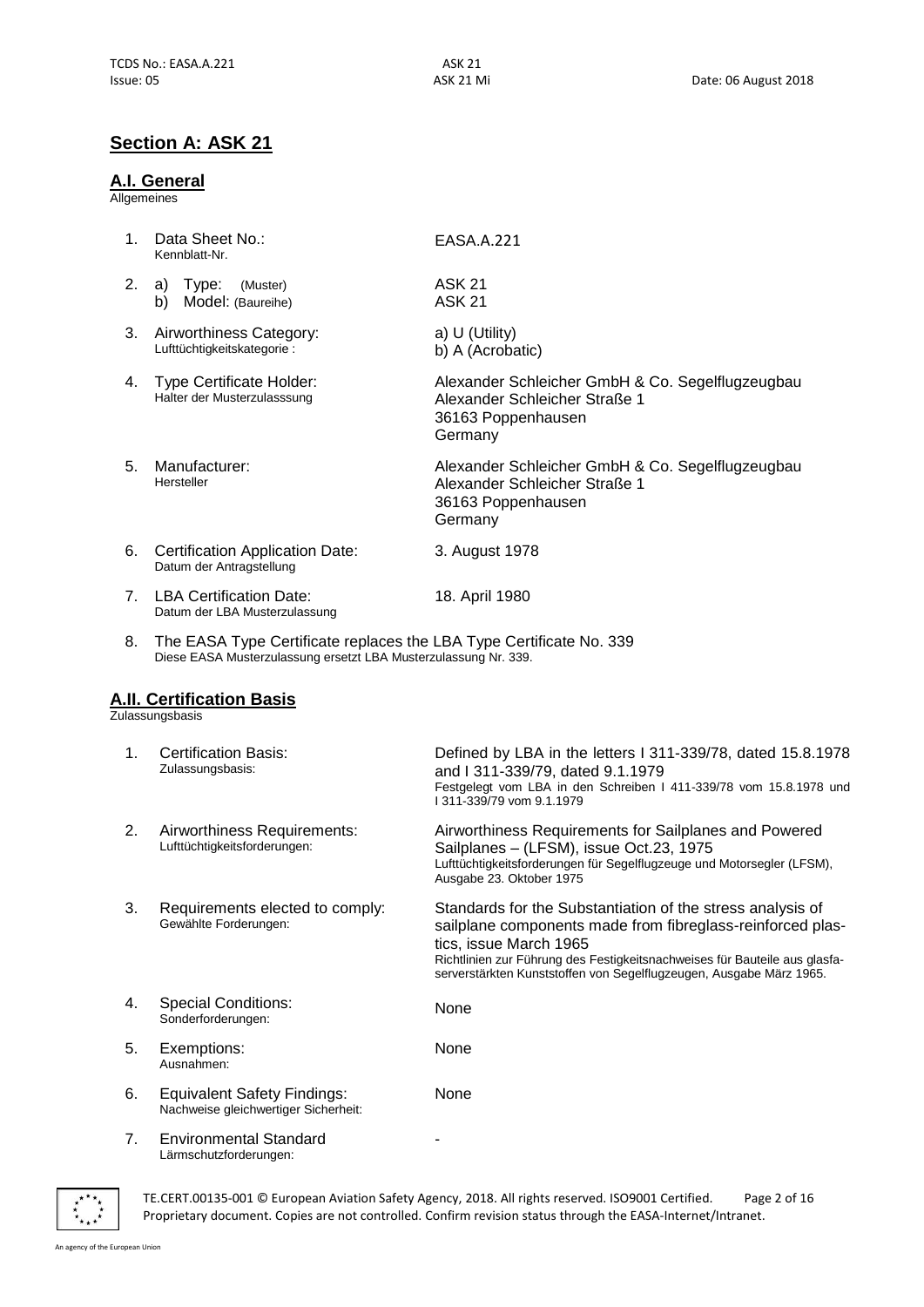#### **A.III. Technical Characteristics and Operational Limitations**

Technische Merkmale und Betriebsgrenzen

| 1. | Type Design Definition:<br>Musterdefinition: | List of the drawing files ASK 21, issue 29. June 2007, or later ap-<br>proved revisions<br>Zeichnungsliste für das Segelflugzeug ASK 21, Stand 29. Juni 2007, oder zugelas-<br>sene spätere Ausgaben.                                                                                                                                                                                                         |                      |
|----|----------------------------------------------|---------------------------------------------------------------------------------------------------------------------------------------------------------------------------------------------------------------------------------------------------------------------------------------------------------------------------------------------------------------------------------------------------------------|----------------------|
| 2. | Description:<br>Beschreibung:                | Two-seater cantilever midwing sailplane of GRP-construction, with<br>T-tail, airbrakes on the upper wing side, non-retractable landing<br>gear with nose wheel and shock-absorbing, braked main wheel.<br>Doppelsitziger, freitragender Mitteldecker in GFK-Bauweise, T-Leitwerk, Brems-<br>klappen auf der Flügeloberseite, nicht einziehbares Fahrwerk mit Bugrad und gefe-<br>dertem, bremsbarem Hauptrad. |                      |
| 3. | Equipment:<br>Ausrüstung:                    | Minimum Equipment:<br>Mindestausrüstung                                                                                                                                                                                                                                                                                                                                                                       |                      |
|    |                                              | a) for flights according to airworthiness category Utility (U):<br>2 Airspeed indicators up to 300 km/h range<br>2 Geschwindigkeitsmesser (bis 300 km/h)<br>2 Altimeter<br>2 Höhenmesser<br>2 four-part safety harnesses                                                                                                                                                                                      |                      |
|    |                                              | 2 vierteilige Anschnallgurte<br>Seat cushions (at least 10cm thick when compressed) if no par-<br>achutes are used<br>Sitzpolster (zusammengedrückt mindestens 10cm dick), wenn keine Fallschirme<br>verwendet werden                                                                                                                                                                                         |                      |
|    |                                              | b) for flights according to airworthiness category Acrobatic (A):<br>2 Airspeed indicators up to 300 km/h range<br>2 Geschwindigkeitsmesser (bis 300 km/h)<br>2 Altimeter                                                                                                                                                                                                                                     |                      |
|    |                                              | 2 Höhenmesser<br>1 G-meter in the front instrument panel<br>1 Beschleunigungsmesser mit Schleppzeiger im vorderen Instrumentenbrett<br>2 five-part safety harnesses<br>2 fünfteilige Anschnallgurte                                                                                                                                                                                                           |                      |
|    |                                              | Foot loops on the rudder pedals in the front and rear seat<br>Fußschlaufen an den Seitenruderpedalen des vorderen und hinteren Sitzes<br>Parachutes<br>Fallschirme                                                                                                                                                                                                                                            |                      |
|    |                                              | Additional Equipment refer to Maintenance Manual<br>Zusatzausrüstung siehe Wartungshandbuch                                                                                                                                                                                                                                                                                                                   |                      |
| 4. | Dimensions:<br>Abmessungen:                  | Span<br>Spannweite                                                                                                                                                                                                                                                                                                                                                                                            | 17,0 m               |
|    |                                              | Wing area<br>Flügelfläche                                                                                                                                                                                                                                                                                                                                                                                     | 17,95 m <sup>2</sup> |
|    |                                              | Length<br>Länge                                                                                                                                                                                                                                                                                                                                                                                               | 8,35 m               |



TE.CERT.00135-001 © European Aviation Safety Agency, 2018. All rights reserved. ISO9001 Certified. Page 3 of 16 Proprietary document. Copies are not controlled. Confirm revision status through the EASA-Internet/Intranet.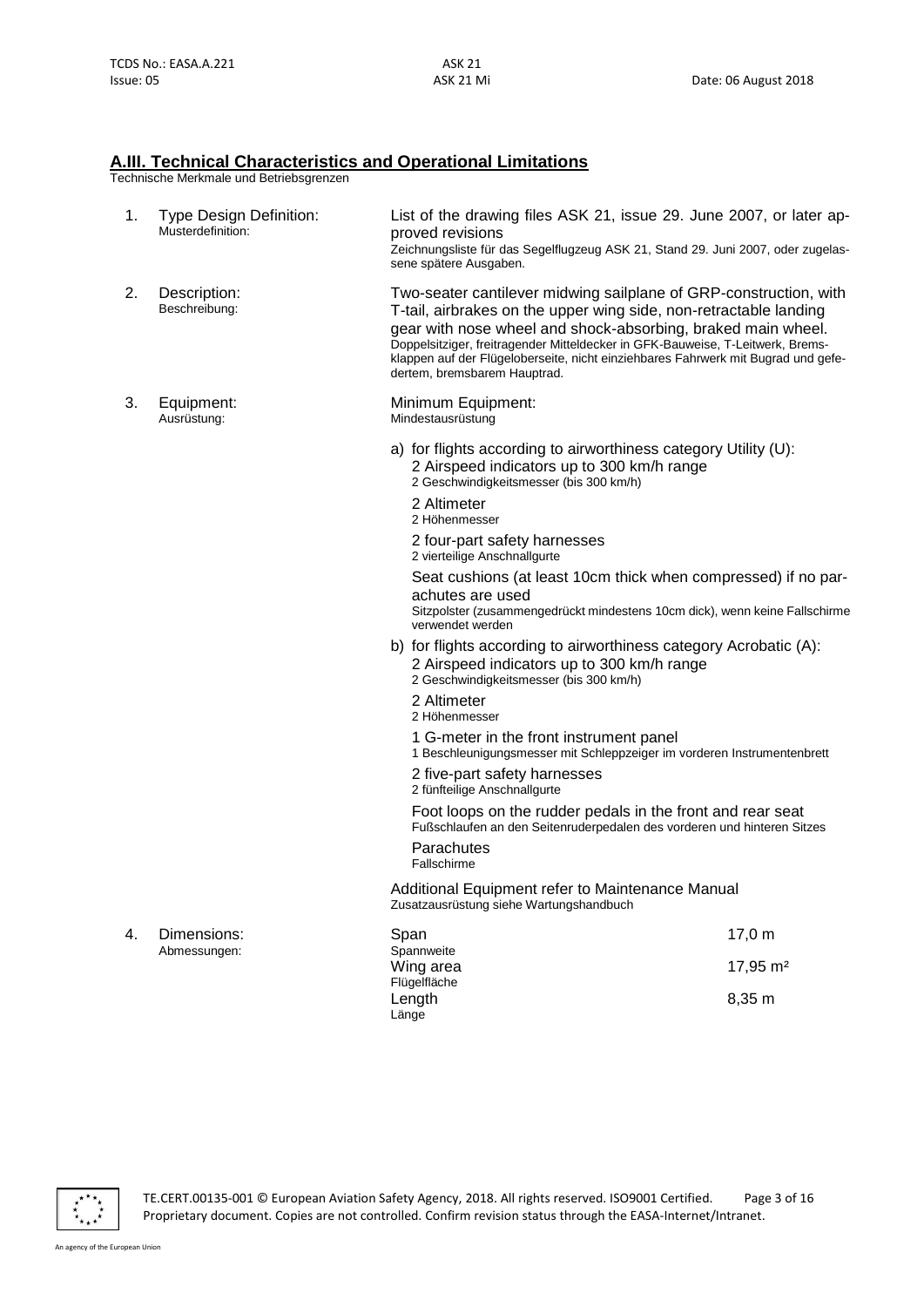| 5.  | Launching Hooks:<br>Schleppkupplungen:               | 1) Nose tow hook "E 72", LBA Datasheet No. 60.230/1<br>Bug-Kupplung "E 72", LBA-Kennblattnummer 60.230/1<br>1) Nose tow hook "E 75", LBA Datasheet No. 60.230/1<br>Bug-Kupplung "E 75", LBA-Kennblattnummer 60.230/1<br>1) Nose tow hook "E 85", LBA Datasheet No. 60.230/1<br>Bug-Kupplung "E 85", LBA-Kennblattnummer 60.230/1<br>2) Safety hook "Europa G 72", LBA Datasheet No. 60.230/2<br>Sicherheitskupplung "Europa G 72", LBA-Kennblattnummer 60.230/2<br>2) Safety hook "Europa G 73", LBA Datasheet No. 60.230/2<br>Sicherheitskupplung "Europa G 73", LBA-Kennblattnummer 60.230/2<br>2) Safety hook "Europa G 88", LBA Datasheet No. 60.230/2<br>Sicherheitskupplung "Europa G 88", LBA-Kennblattnummer 60.230/2 |                                                                                                                  |                                                                   |
|-----|------------------------------------------------------|-------------------------------------------------------------------------------------------------------------------------------------------------------------------------------------------------------------------------------------------------------------------------------------------------------------------------------------------------------------------------------------------------------------------------------------------------------------------------------------------------------------------------------------------------------------------------------------------------------------------------------------------------------------------------------------------------------------------------------|------------------------------------------------------------------------------------------------------------------|-------------------------------------------------------------------|
| 6.  | Weak links:<br>Sollbruchstellen:                     | Ultimate Strength:<br>Bruchfestigkeit<br>- for winch and auto-tow launching                                                                                                                                                                                                                                                                                                                                                                                                                                                                                                                                                                                                                                                   |                                                                                                                  | max. $1000 \pm 100$ daN                                           |
|     |                                                      | für Winden- und Kraftfahrzeugschlepp<br>- for aero-tow<br>für Flugzeugschlepp                                                                                                                                                                                                                                                                                                                                                                                                                                                                                                                                                                                                                                                 |                                                                                                                  | max. $600 \pm 60$ daN                                             |
| 7.  | Air Speeds:                                          | <b>Manoeuvring Speed</b>                                                                                                                                                                                                                                                                                                                                                                                                                                                                                                                                                                                                                                                                                                      | $V_A$                                                                                                            | 180 km/h                                                          |
|     | Geschwindigkeiten:                                   | Manövergeschwindigkeit<br><b>Never Exceed Speed</b><br>Höchstzulässige Geschwindigkeit<br>Maximum permitted speeds                                                                                                                                                                                                                                                                                                                                                                                                                                                                                                                                                                                                            | <b>V<sub>NE</sub></b>                                                                                            | 280 km/h                                                          |
|     |                                                      | Höchstzulässige Geschwindigkeit<br>- in strong turbulence<br>bei starker Turbulenz                                                                                                                                                                                                                                                                                                                                                                                                                                                                                                                                                                                                                                            | $V_B$                                                                                                            | 200 km/h                                                          |
|     |                                                      | - in aero-tow                                                                                                                                                                                                                                                                                                                                                                                                                                                                                                                                                                                                                                                                                                                 | $V_T$                                                                                                            | 180 km/h                                                          |
|     |                                                      | bei Flugzeugschlepp<br>- in winch-launch<br>bei Windenschlepp                                                                                                                                                                                                                                                                                                                                                                                                                                                                                                                                                                                                                                                                 | V <sub>w</sub>                                                                                                   | $150$ km/h                                                        |
| 8.  | <b>Operational Capability</b><br>Betriebsart         | Approved for VFR-flying in daytime.<br>Aerobatic manoeuvres according to the Fight Manual.<br>Zugelassen für Flüge nach VFR bei Tag.<br>Wolkenflug gemäß den Angaben im Flughandbuch<br>Kunstflug gemäß den Angaben im Flughandbuch                                                                                                                                                                                                                                                                                                                                                                                                                                                                                           |                                                                                                                  | Cloud flying according to the specifications in the Flight Manual |
| 9.  | Maximum Masses:<br>Höchstzulässige Massen:           | Max. Mass<br>Höchstzulässige Masse                                                                                                                                                                                                                                                                                                                                                                                                                                                                                                                                                                                                                                                                                            |                                                                                                                  | 600 kg                                                            |
|     |                                                      |                                                                                                                                                                                                                                                                                                                                                                                                                                                                                                                                                                                                                                                                                                                               | (for serial no. 21001 only / nur Werknummer 21001:                                                               | 570 kg)                                                           |
|     |                                                      | Max. Mass of Non-Lifting Parts<br>Höchstzulässige Masse der nichttragenden Teile                                                                                                                                                                                                                                                                                                                                                                                                                                                                                                                                                                                                                                              | (for serial no. 21001 only / nur Werknummer 21001:                                                               | 410 kg<br>375 kg)                                                 |
| 10. | Centre of Gravity Range:<br>Schwerpunktsbereich:     | Datum: wing leading edge at root rip<br>placed on rear top of fuselage tail boom<br>Bezugsebene (BE) : Flügelvorderkante an der Wurzelrippe<br>Flugzeuglage : Keil 1000 : 520 auf Rumpfoberkante hinten horizontal                                                                                                                                                                                                                                                                                                                                                                                                                                                                                                            |                                                                                                                  | Leveling means: topside of wedge 1000 : 52 is horizontal, when    |
|     |                                                      | <b>Forward Limit</b><br>Vordere Grenze<br><b>Rearward Limit</b><br><b>Hintere Grenze</b>                                                                                                                                                                                                                                                                                                                                                                                                                                                                                                                                                                                                                                      | 234 mm aft of datum point<br>234 mm hinter Bezugspunkt<br>469 mm aft of datum point<br>469 mm hinter Bezugspunkt |                                                                   |
| 11. | Seating Capacity:<br>Anzahl der Sitze:               | 2, minimum crew 1 pilot (front seat)<br>2, Mindestbesatzung 1 (vorderer Sitz)                                                                                                                                                                                                                                                                                                                                                                                                                                                                                                                                                                                                                                                 |                                                                                                                  |                                                                   |
| 12. | Lifetime limitations:<br>Lebensdauerbegrenzte Teile: | Refer to Maintenance Manual<br>Siehe Wartungshandbuch                                                                                                                                                                                                                                                                                                                                                                                                                                                                                                                                                                                                                                                                         |                                                                                                                  |                                                                   |
| 13. | Deflection of control surfaces:<br>Ruderausschläge   | Refer to Maintenance Manual<br>Siehe Wartungshandbuch                                                                                                                                                                                                                                                                                                                                                                                                                                                                                                                                                                                                                                                                         |                                                                                                                  |                                                                   |



TE.CERT.00135-001 © European Aviation Safety Agency, 2018. All rights reserved. ISO9001 Certified. Page 4 of 16 Proprietary document. Copies are not controlled. Confirm revision status through the EASA-Internet/Intranet.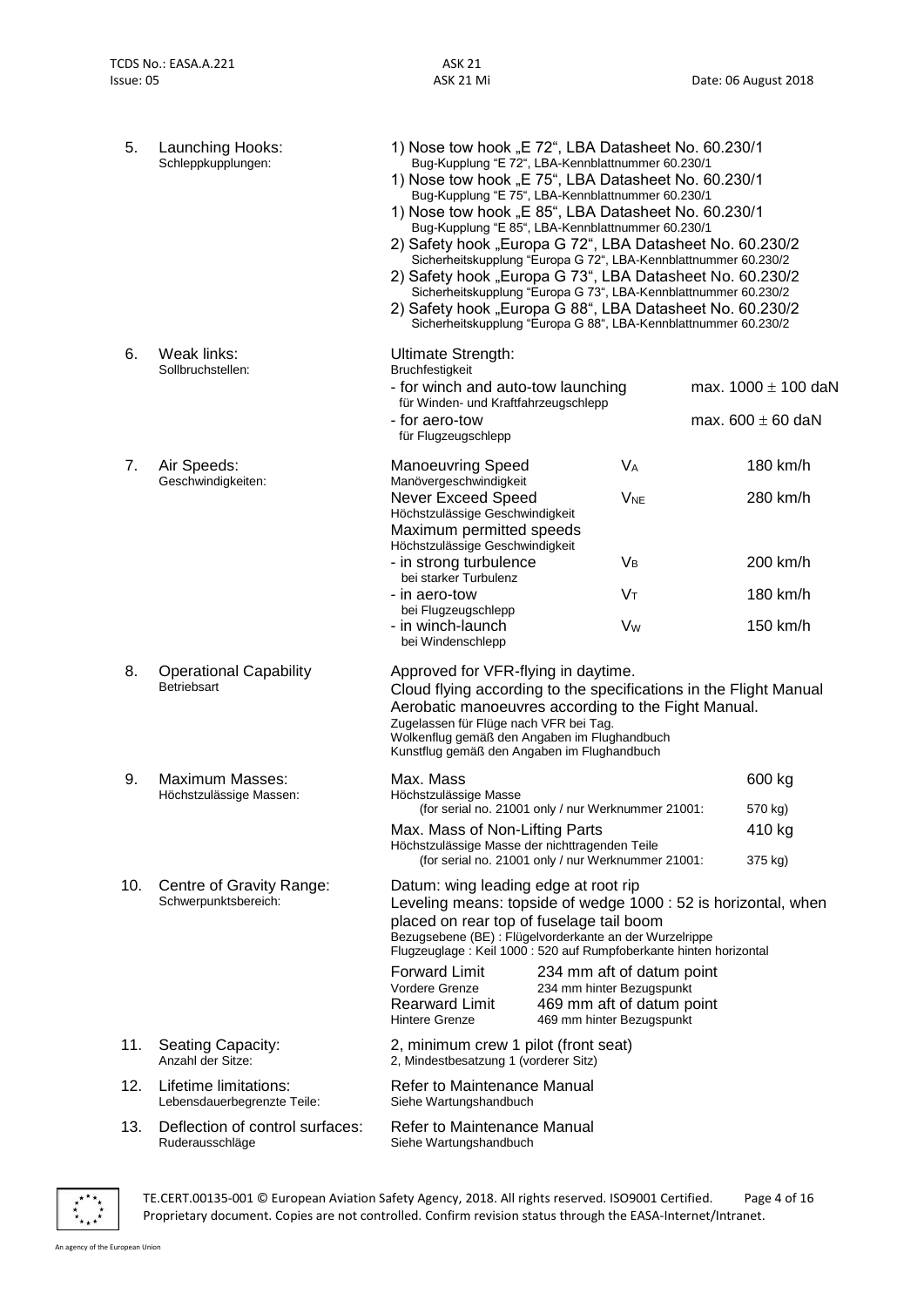## **A.IV. Operating and Service Instructions**

Betriebs- und Instandhaltungsanweisungen

- 1. Flight Manual for the sailplane model ASK 21, Issue April 1980, LBA approved Flughandbuch für das Segelflugzeug ASK 21, Ausgabe April 1980, LBA anerkannt
- 2. Data Placard **Datenschild**
- 3. Trim plan Beladeplan
- 4. Maintenance Manual for the sailplane model ASK 21, Issue 1980, LBA approved Wartungshandbuch für das Segelflugzeug ASK 21, Ausgabe 27. April 1998, LBA anerkannt
- 5. Repair Manual Alexander Schleicher , Issue April 1999 Reparaturhandbuch Alexander Schleicher, Ausgabe April 1999
- 6. Manual for the TOST Releases, latest approved version Betriebs- und Wartungsanweisungen für die Schleppkupplungen, in der jeweils gültigen Ausgabe

## **A.V. Notes**

Bemerkungen

- 1. Production confined to industrial production. Herstellung nur im Industriebau zulässig
- 2. All external surfaces of the sailplane, which are exposed to sunlight, must be painted white, with the exception of the areas for registration and for the orange-red anti-collision paint-work on fuselage nose, wing tips and rudder.

Alle Bauteile, die der Sonneneinstrahlung ausgesetzt sind, müssen eine weiße Oberfläche haben. Ausgenommen sind der Bereich für Kennzeichen und für die Farbwarnlackierung auf Rumpfbug, Tragflächenenden und Seitenruder.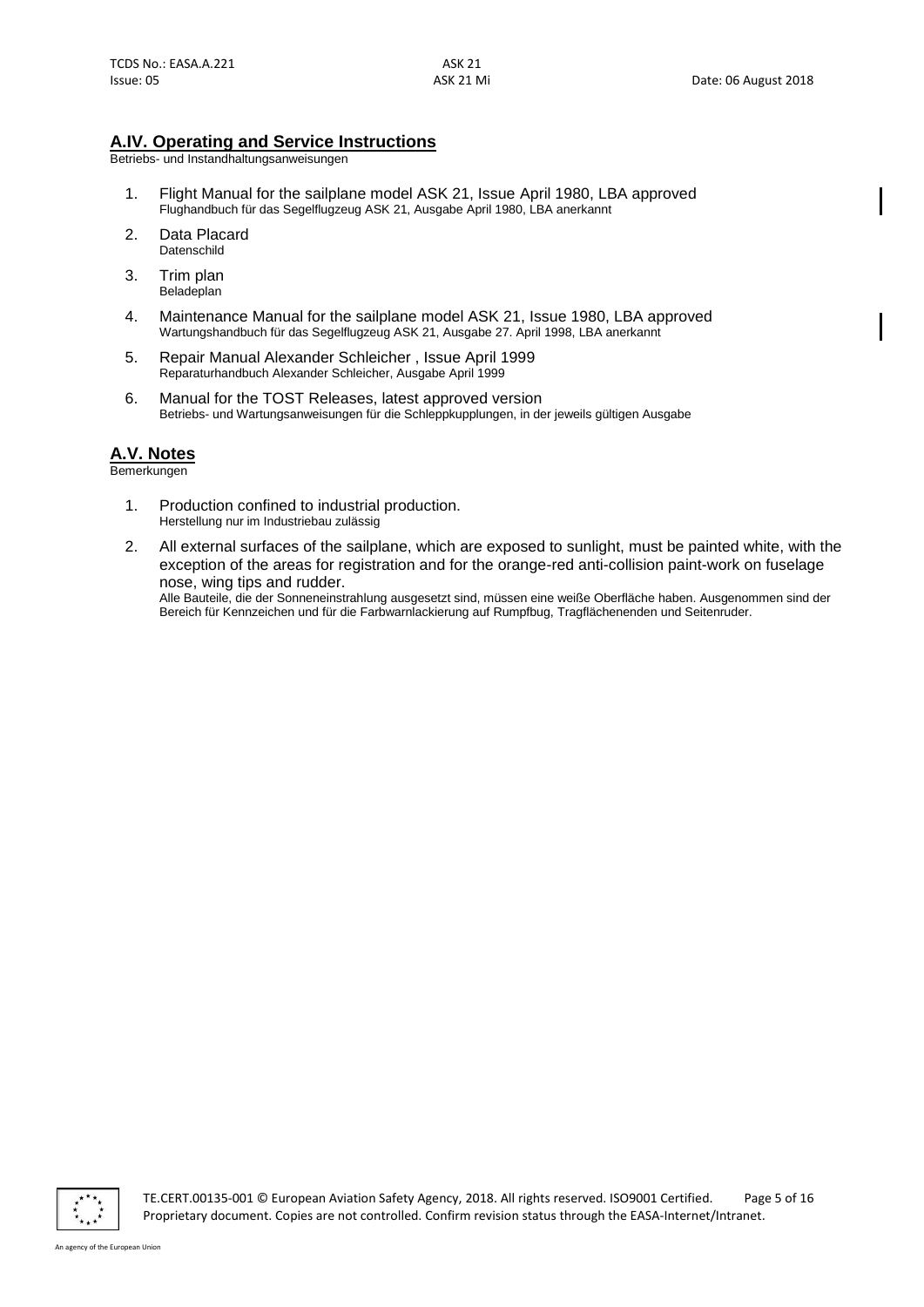EASA.[A.221](#page-0-3)

ASK 21 Mi[ASK 21 Mi](#page-0-1)

Powered Sailplane, JAR 22 - Utility

[Alexander-Schleicher-Str. 1](#page-0-4) 36163 [Poppenhausen](#page-0-4)

[Alexander-Schleicher-Str.](#page-0-4) 1 [36163 Poppenhausen](#page-0-4)

[Alexander Schleicher GmbH & Co. Segelflugzeugbau](#page-0-4)

[Alexander Schleicher GmbH & Co. Segelflugzeugbau](#page-0-4)

ASK 21

[Germany](#page-0-4)

[Germany](#page-0-4)

04 March 2008

## **Section B: [ASK 21 Mi](#page-0-1)**

#### **B.I. General**

**Allgemeines** 

- 1. Data Sheet No.: Kennblatt-Nr.
- 2. a) Type: (Muster) b) Model: (Baureihe)
- 3. Airworthiness Category: Lufttüchtigkeitskategorie :
- 4. Type Certificate Holder: Halter der Musterzulasssung
- 5. Manufacturer: Hersteller
- 6. EASA Type Certification Date Datum der Musterzulassung

#### **B.II. Certification Basis**

**Zulassungsbasis** 

1. Certification Basis: Zulassungsbasis: Defined by LBA in the letter m312-908-Best.-09/03, dated 22.9.2003 Festgelegt vom LBA in dem Schreiben m312-908-Best.-09/03 vom 22.9.2003 2. Airworthiness Requirements: Lufttüchtigkeitsforderungen: Joint Airworthiness Requirements for Sailplanes and Powered Sailplanes (JAR 22), Amendment 6, 1. August 2001 Lufttüchtigkeitsforderungen für Segelflugzeuge und Motorsegler JAR-22, (Amendment 6 der englischen Originalausgabe vom 1. August 2001 3. Requirements elected to comply: Gewählte Forderungen: Standards for Structural Substantiation of Glass and Carbon Fibre Reinforced Plastic Components for Sailplanes and Powered Sailplanes, July 1991 Richtlinien zur Führung des Festigkeitsnachweises für Bauteile aus glasfaser- und kohlenstofffaserverstärkten Kunststoffen von Segelflugzeugen und Motorseglern, Ausgabe Juli 1991. 4. Special Conditions: Sonderforderungen: None 5. Exemptions: Ausnahmen: None 6. Equivalent Safety Findings: Nachweise gleichwertiger Sicherheit: None 7. Environmental Standard Lärmschutzforderungen: Not



TE.CERT.00135-001 © European Aviation Safety Agency, 2018. All rights reserved. ISO9001 Certified. Page 1 of 16 Proprietary document. Copies are not controlled. Confirm revision status through the EASA-Internet/Intranet.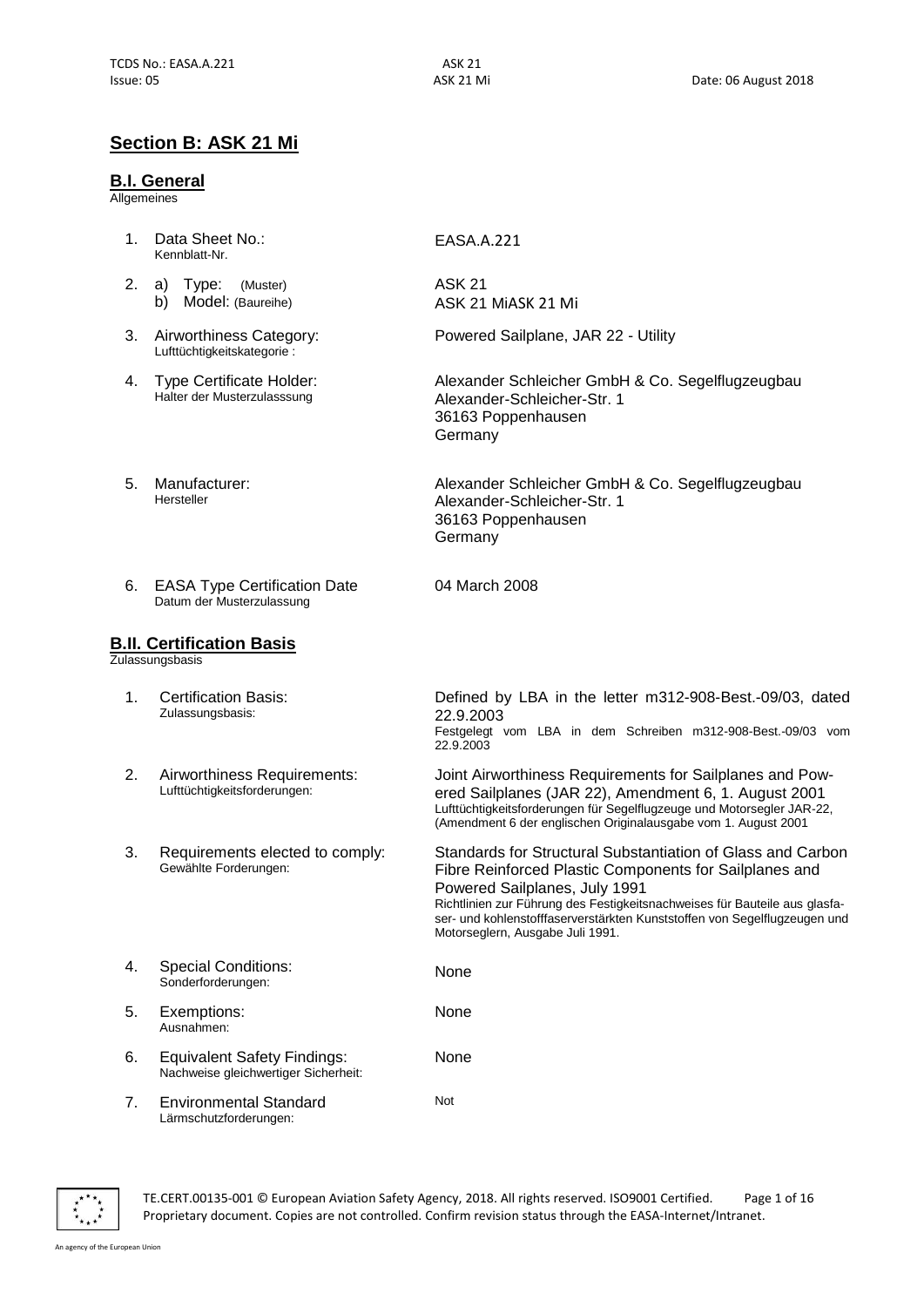## **B.III. Technical Characteristics and Operational Limitations**

Technische Merkmale und Betriebsgrenzen

| 1. | <b>Type Design Definition:</b><br>Musterdefinition: | List of the drawing files ASK 21 Mi, issue 1. December 2007, or later<br>approved revisions<br>Zeichnungsliste für den Motorsegler ASK 21 Mi, Stand 1. Dezember 2007, oder zu-<br>gelassene spätere Ausgaben.                                                                                                                                                                                                                                                                                                                                                                                                                                                                                                                                                                                                  |                      |  |
|----|-----------------------------------------------------|----------------------------------------------------------------------------------------------------------------------------------------------------------------------------------------------------------------------------------------------------------------------------------------------------------------------------------------------------------------------------------------------------------------------------------------------------------------------------------------------------------------------------------------------------------------------------------------------------------------------------------------------------------------------------------------------------------------------------------------------------------------------------------------------------------------|----------------------|--|
| 2. | Description:<br>Beschreibung:                       | Two-seat, cantilever midwing, self-launching sailplane made from<br>glass-, carbon-, and synthetic-fibre reinforced plastic. Airframe with<br>T-tail, airbrakes on the upper wing side, non-retractable landing<br>gear with nose wheel and shock-absorbing, braked main wheel.<br>Single disc rotary engine with fuel injection installed behind wing.<br>Retractable, fixed pitch propeller<br>Doppelsitziger, eigenstartfähiger, freitragender Mitteldecker hergestellt aus glass-,<br>kohle- und synthetikfaserverstärktem Kunstoff. Zelle mit T-Leitwerk, Bremsklappen<br>auf der Flügeloberseite, nicht einziehbarem Fahrwerk mit Bugrad und gefedertem,<br>bremsbarem Hauptrad.<br>Einscheiben-Wankeltriebwerk mit Kraftstoffeinspritzung hinter dem Flügel installiert.<br>Einziehbarer Festpropeller. |                      |  |
| З. | Equipment:<br>Ausrüstung:                           | Minimum Equipment:<br>Mindestausrüstung                                                                                                                                                                                                                                                                                                                                                                                                                                                                                                                                                                                                                                                                                                                                                                        |                      |  |
|    |                                                     | 2 Airspeed indicators up to 300 km/h range<br>2 Geschwindigkeitsmesser (bis 300 km/h)                                                                                                                                                                                                                                                                                                                                                                                                                                                                                                                                                                                                                                                                                                                          |                      |  |
|    |                                                     | 2 Altimeter<br>2 Höhenmesser                                                                                                                                                                                                                                                                                                                                                                                                                                                                                                                                                                                                                                                                                                                                                                                   |                      |  |
|    |                                                     | 1 Magnetic direction indicator in the front instrument panel<br>1 Magnetkompass im vorderen Instrumentenbrett                                                                                                                                                                                                                                                                                                                                                                                                                                                                                                                                                                                                                                                                                                  |                      |  |
|    |                                                     | 2 Power plant instruments<br>2 Triebwerk Bedieneinheiten                                                                                                                                                                                                                                                                                                                                                                                                                                                                                                                                                                                                                                                                                                                                                       |                      |  |
|    |                                                     | 1 Rear view mirror<br>1 Rückspiegel                                                                                                                                                                                                                                                                                                                                                                                                                                                                                                                                                                                                                                                                                                                                                                            |                      |  |
|    |                                                     | 2 five-part safety harnesses<br>2 fünfteilige Anschnallgurte                                                                                                                                                                                                                                                                                                                                                                                                                                                                                                                                                                                                                                                                                                                                                   |                      |  |
|    |                                                     | Seat cushions (at least 10cm thick when compressed) if no par-<br>achutes are used<br>Sitzpolster (zusammengedrückt mindestens 10cm dick), wenn keine Fallschirme<br>verwendet werden                                                                                                                                                                                                                                                                                                                                                                                                                                                                                                                                                                                                                          |                      |  |
|    |                                                     | Additional Equipment refer to Maintenance Manual<br>Zusatzausrüstung siehe Wartungshandbuch                                                                                                                                                                                                                                                                                                                                                                                                                                                                                                                                                                                                                                                                                                                    |                      |  |
| 4. | Dimensions:                                         | Span                                                                                                                                                                                                                                                                                                                                                                                                                                                                                                                                                                                                                                                                                                                                                                                                           | 17,0 m               |  |
|    | Abmessungen:                                        | Spannweite<br>Wing area                                                                                                                                                                                                                                                                                                                                                                                                                                                                                                                                                                                                                                                                                                                                                                                        | 17,95 m <sup>2</sup> |  |
|    |                                                     | Flügelfläche<br>Length<br>Länge                                                                                                                                                                                                                                                                                                                                                                                                                                                                                                                                                                                                                                                                                                                                                                                | 8,35 m               |  |
| 5. | Engines<br><b>Triebwerk</b>                         | IAE 50R-AA<br>Austro Control Engine Type Certificate Data Sheet TW 055<br>ACG TCDS TW 55                                                                                                                                                                                                                                                                                                                                                                                                                                                                                                                                                                                                                                                                                                                       |                      |  |
|    | 5.1 Engine Limits<br>Triebwerksgrenzwerte           | Maximum Take-off Power<br>Maximale Startleistung                                                                                                                                                                                                                                                                                                                                                                                                                                                                                                                                                                                                                                                                                                                                                               | 37,3 kW / 7750 RPM   |  |
|    |                                                     | <b>Maximum Continuous Power</b><br>Maximale Dauerleistung                                                                                                                                                                                                                                                                                                                                                                                                                                                                                                                                                                                                                                                                                                                                                      | 35,8 KW / 7100 RPM   |  |
| 6. | Propellers<br>Propeller:                            | AS2F1-1/R153-92-N1<br>EASA Type Certificate Data Sheet P.004<br>EASA Geräte Kennblatt Nr. EASA.P.004                                                                                                                                                                                                                                                                                                                                                                                                                                                                                                                                                                                                                                                                                                           |                      |  |



TE.CERT.00135-001 © European Aviation Safety Agency, 2018. All rights reserved. ISO9001 Certified. Page 2 of 16 Proprietary document. Copies are not controlled. Confirm revision status through the EASA-Internet/Intranet.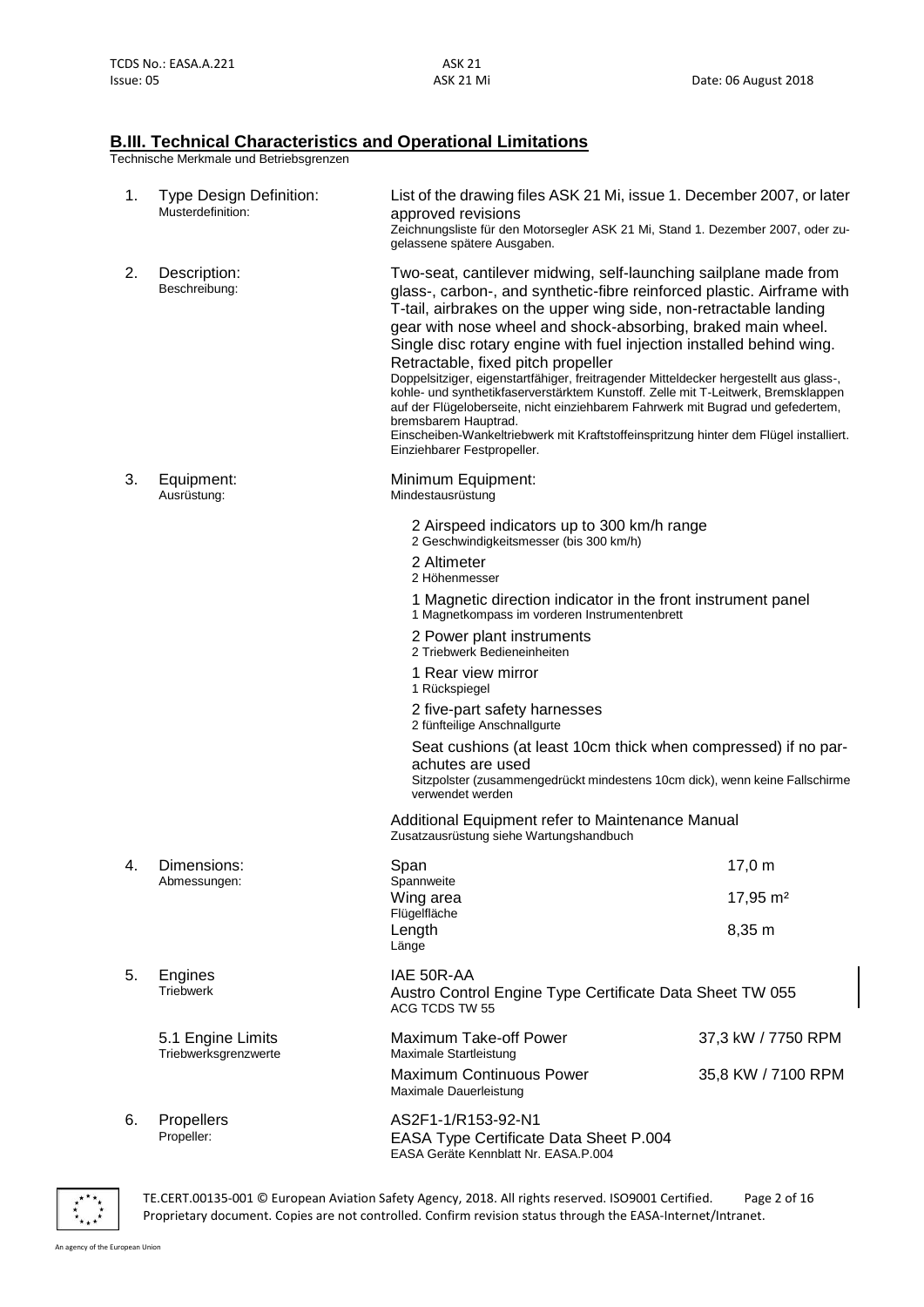| 7.  | Fluids and Fluid capacities:<br>Kraftstoffmengen:   | Tank: Tank in the fuselage, usable fuel<br>Tank: Tank im Rumpf, ausfliegbare Kraftstoffmenge                                                                                                                                                                                                                                                                                                                                                                                                                                                                                                                                                                                                                                  |                                                    | 23,01                   |
|-----|-----------------------------------------------------|-------------------------------------------------------------------------------------------------------------------------------------------------------------------------------------------------------------------------------------------------------------------------------------------------------------------------------------------------------------------------------------------------------------------------------------------------------------------------------------------------------------------------------------------------------------------------------------------------------------------------------------------------------------------------------------------------------------------------------|----------------------------------------------------|-------------------------|
|     |                                                     | Non-usable fuel<br>Nicht ausfliegbare Kraftstoffmenge                                                                                                                                                                                                                                                                                                                                                                                                                                                                                                                                                                                                                                                                         |                                                    | 0,21                    |
| 8.  | Launching Hooks:<br>Schleppkupplungen:              | 1) Nose tow hook "E 72", LBA Datasheet No. 60.230/1<br>Bug-Kupplung "E 72", LBA-Kennblattnummer 60.230/1<br>1) Nose tow hook "E 75", LBA Datasheet No. 60.230/1<br>Bug-Kupplung "E 75", LBA-Kennblattnummer 60.230/1<br>1) Nose tow hook "E 85", LBA Datasheet No. 60.230/1<br>Bug-Kupplung "E 85", LBA-Kennblattnummer 60.230/1<br>2) Safety hook "Europa G 72", LBA Datasheet No. 60.230/2<br>Sicherheitskupplung "Europa G 72", LBA-Kennblattnummer 60.230/2<br>2) Safety hook "Europa G 73", LBA Datasheet No. 60.230/2<br>Sicherheitskupplung "Europa G 73", LBA-Kennblattnummer 60.230/2<br>2) Safety hook "Europa G 88", LBA Datasheet No. 60.230/2<br>Sicherheitskupplung "Europa G 88", LBA-Kennblattnummer 60.230/2 |                                                    |                         |
| 9.  | Weak links:<br>Sollbruchstellen:                    | Ultimate Strength:<br><b>Bruchfestigkeit</b><br>- for winch and auto-tow launching                                                                                                                                                                                                                                                                                                                                                                                                                                                                                                                                                                                                                                            |                                                    | max. $1000 \pm 100$ daN |
|     |                                                     | für Winden- und Kraftfahrzeugschlepp<br>- for aero-tow<br>für Flugzeugschlepp                                                                                                                                                                                                                                                                                                                                                                                                                                                                                                                                                                                                                                                 |                                                    | max. $850 \pm 85$ daN   |
| 10. | Air Speeds:                                         | <b>Manoeuvring Speed</b>                                                                                                                                                                                                                                                                                                                                                                                                                                                                                                                                                                                                                                                                                                      | <b>V<sub>A</sub></b>                               | 180 km/h                |
|     | Geschwindigkeiten:                                  | Manövergeschwindigkeit<br><b>Never Exceed Speed</b><br>Höchstzulässige Geschwindigkeit<br>Maximum permitted speeds                                                                                                                                                                                                                                                                                                                                                                                                                                                                                                                                                                                                            | <b>V<sub>NE</sub></b>                              | 280 km/h                |
|     |                                                     | Höchstzulässige Geschwindigkeit<br>- in rough air<br>bei starker Turbulenz                                                                                                                                                                                                                                                                                                                                                                                                                                                                                                                                                                                                                                                    | <b>V<sub>RA</sub></b>                              | 180 km/h                |
|     |                                                     | - in aero-tow<br>bei Flugzeugschlepp                                                                                                                                                                                                                                                                                                                                                                                                                                                                                                                                                                                                                                                                                          | Vт                                                 | 180 km/h                |
|     |                                                     | - in winch-launch<br>bei Windenschlepp                                                                                                                                                                                                                                                                                                                                                                                                                                                                                                                                                                                                                                                                                        | <b>V<sub>w</sub></b>                               | 150 km/h                |
|     |                                                     | - with engine extended<br>mit ausgefahrenem Propeller                                                                                                                                                                                                                                                                                                                                                                                                                                                                                                                                                                                                                                                                         |                                                    | 160 km/h                |
|     |                                                     | Propeller extension and retraction speeds<br>Geschwindigkeiten zum Ein- und Ausfahren des Propellers<br>- maximum<br>maximal<br>- minimum<br>minimal                                                                                                                                                                                                                                                                                                                                                                                                                                                                                                                                                                          | V <sub>POmax</sub><br>$\sqrt{ }$<br><b>V</b> POmin | 120 km/h<br>90 km/h     |
| 11. | <b>Operational Capability</b><br><b>Betriebsart</b> | Approved for VFR-flying in daytime.<br>Cloud flying according to the specifications in the Flight Manual<br>Aerobatic manoeuvres according to the specifications in the Flight<br>Manual<br>Zugelassen für Flüge nach VFR bei Tag.<br>Wolkenflug gemäß den Angaben im Flughandbuch<br>Kunstflug gemäß den Angaben im Flughandbuch                                                                                                                                                                                                                                                                                                                                                                                             |                                                    |                         |
| 12. | <b>Maximum Masses:</b><br>Höchstzulässige Massen:   | Max. Mass<br>Höchstzulässige Masse                                                                                                                                                                                                                                                                                                                                                                                                                                                                                                                                                                                                                                                                                            |                                                    | 705 kg                  |
|     |                                                     | Max. Mass of Non-Lifting Parts<br>Höchstzulässige Masse der nichttragenden Teile                                                                                                                                                                                                                                                                                                                                                                                                                                                                                                                                                                                                                                              |                                                    | 510 kg                  |



TE.CERT.00135-001 © European Aviation Safety Agency, 2018. All rights reserved. ISO9001 Certified. Page 3 of 16 Proprietary document. Copies are not controlled. Confirm revision status through the EASA-Internet/Intranet.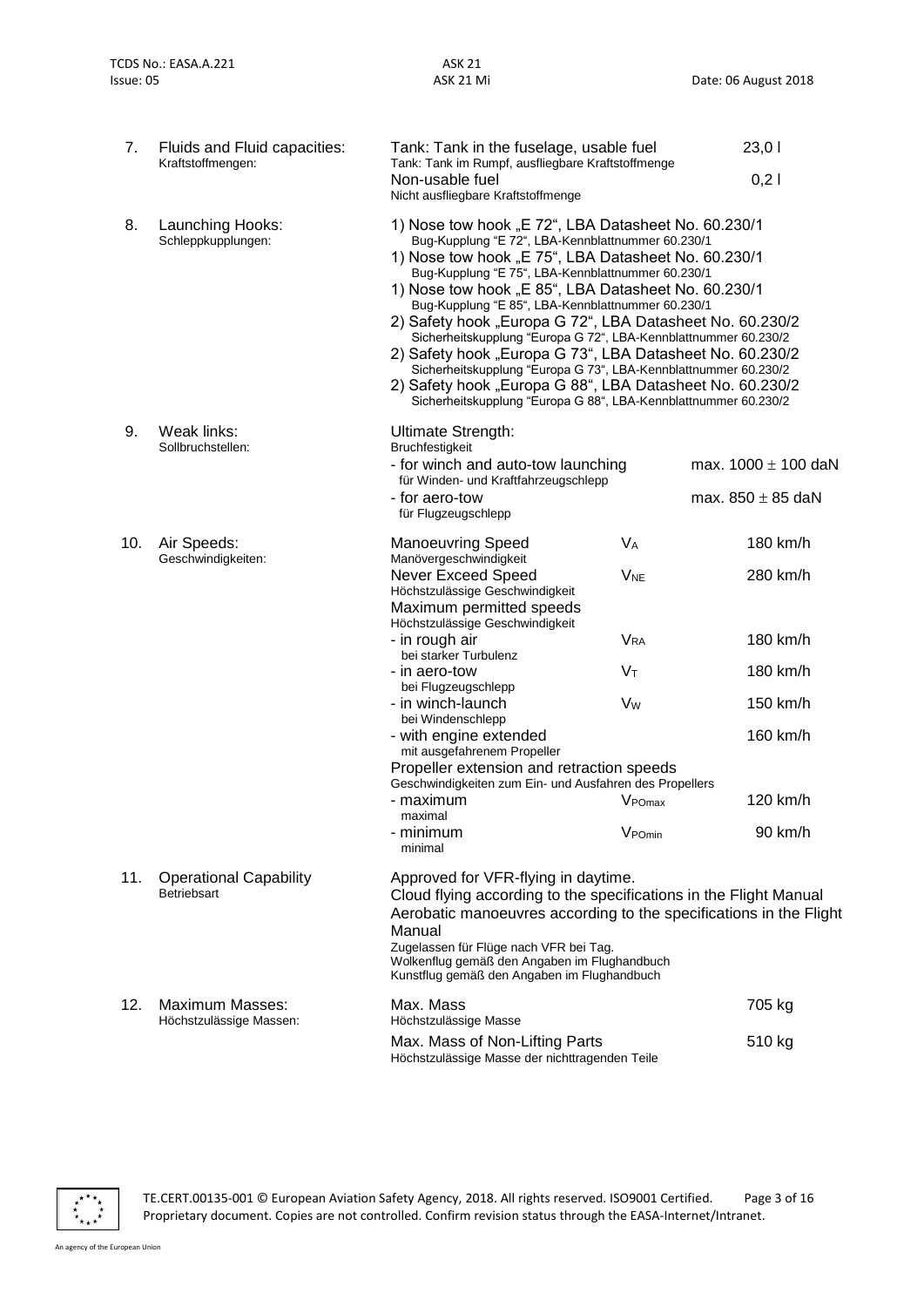| 13. | Centre of Gravity Range:<br>Schwerpunktsbereich:     | Datum: wing leading edge at root rip<br>Leveling means: topside of wedge 1000 : 52 is horizontal, when<br>placed on rear top of fuselage tail boom<br>Bezugsebene (BE) : Flügelvorderkante an der Wurzelrippe<br>Flugzeuglage: Keil 1000: 520 auf Rumpfoberkante hinten horizontal |                                                                                                                  |  |
|-----|------------------------------------------------------|------------------------------------------------------------------------------------------------------------------------------------------------------------------------------------------------------------------------------------------------------------------------------------|------------------------------------------------------------------------------------------------------------------|--|
|     |                                                      | Forward Limit<br>Vordere Grenze<br><b>Rearward Limit</b><br>Hintere Grenze                                                                                                                                                                                                         | 234 mm aft of datum point<br>234 mm hinter Bezugspunkt<br>469 mm aft of datum point<br>469 mm hinter Bezugspunkt |  |
| 14. | Seating Capacity:<br>Anzahl der Sitze:               | 2, minimum crew 1 pilot (front seat)<br>2. Mindestbesatzung 1 (vorderer Sitz)                                                                                                                                                                                                      |                                                                                                                  |  |
| 15. | Lifetime limitations:<br>Lebensdauerbegrenzte Teile: | Refer to Maintenance Manual<br>Siehe Wartungshandbuch                                                                                                                                                                                                                              |                                                                                                                  |  |
| 16. | Deflection of control surfaces:<br>Ruderausschläge   | Refer to Maintenance Manual<br>Siehe Wartungshandbuch                                                                                                                                                                                                                              |                                                                                                                  |  |

## **B.IV. Operating and Service Instructions**

Betriebs- und Instandhaltungsanweisungen

- 1. Flight Manual for the sailplane model ASK 21Mi, Issue 01 December 2007, EASA approved Flughandbuch für das Segelflugzeug ASK 21, Ausgabe 1. Dezember 2007, EASA anerkannt
- 2. Maintenance Manual for the sailplane model ASK 21, Issue 01 Dezember 2007, EASA approved Wartungshandbuch für das Segelflugzeug ASK 21, Ausgabe 1. Dezember 2007, EASA anerkannt
- 3. Repair Manual Alexander Schleicher , Issue April 1999 Reparaturhandbuch Alexander Schleicher, Ausgabe April 1999
- 4. Manual for the TOST Releases, latest approved version Betriebs- und Wartungsanweisungen für die Schleppkupplungen, in der jeweils gültigen Ausgabe

## **B.V. Notes**

Bemerkungen

- 1. Production confined to industrial production. Herstellung nur im Industriebau zulässig
- 2. All parts exposed to sun radiation except the areas for markings and registration must have a white colour surface. Alle Bauteile, die der Sonneneinstrahlung ausgesetzt sind, müssen, mit Ausnahme des Bereiches für Kennzeichen und Farbwarnlackierung, eine weiße Oberfläche haben.



TE.CERT.00135-001 © European Aviation Safety Agency, 2018. All rights reserved. ISO9001 Certified. Page 4 of 16 Proprietary document. Copies are not controlled. Confirm revision status through the EASA-Internet/Intranet.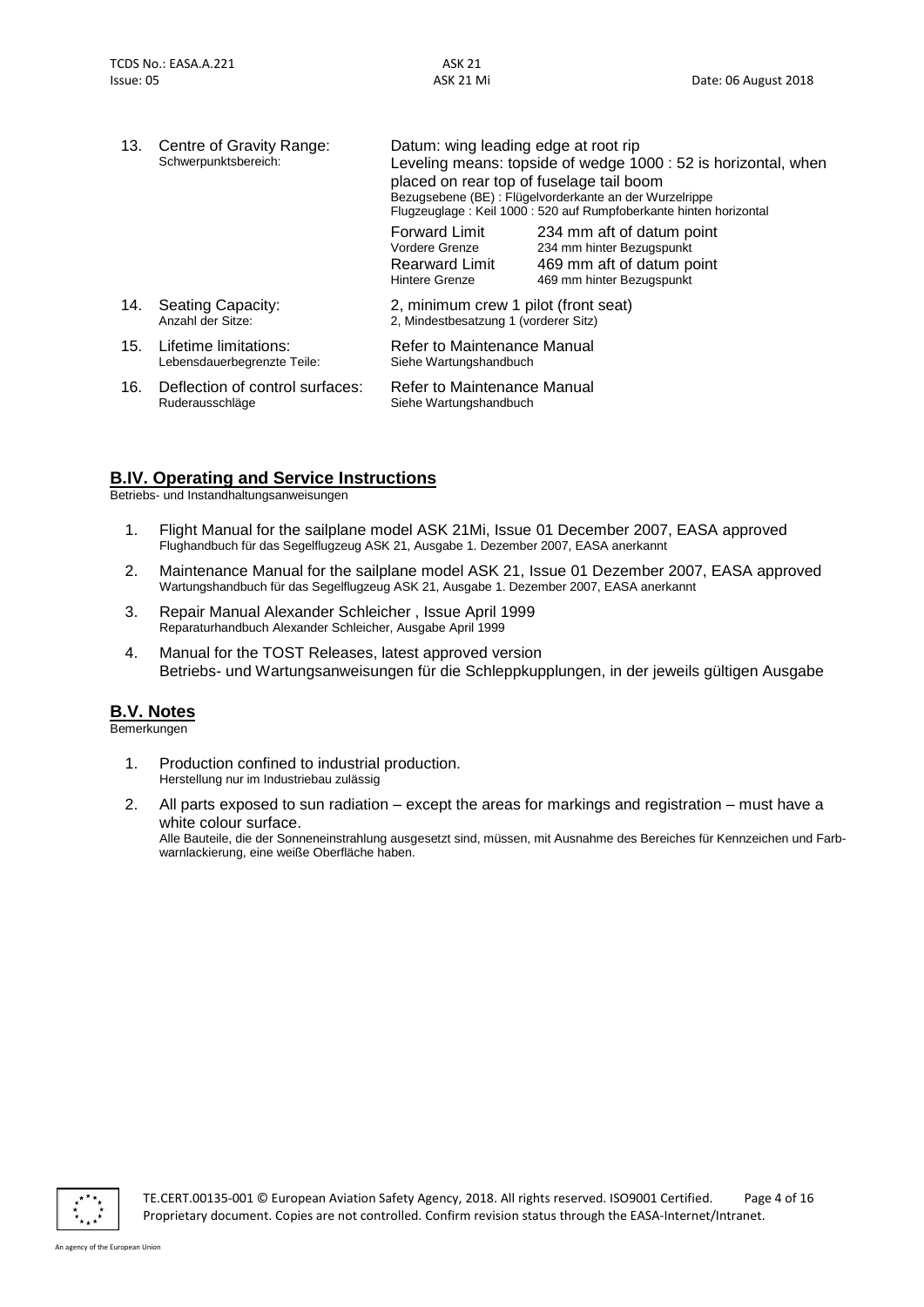## **Section C: [ASK 21 B](#page-0-2)**

#### **C.I. General**

**Allgemeines** 

- 1. Data Sheet No.: Kennblatt-Nr.
- 2. a) Type: (Muster) b) Model: (Baureihe)
- 3. Airworthiness Category: Lufttüchtigkeitskategorie :
- 4. Type Certificate Holder: Halter der Musterzulasssung
- 5. Manufacturer: Hersteller
- 6. EASA Type Certification Date Datum der Musterzulassung

#### **C.II. Certification Basis**

**Zulassungsbasis** 

- 1. Certification Basis: Zulassungsbasis:
- 2. Airworthiness Requirements: Lufttüchtigkeitsforderungen:
- 3. Requirements elected to comply: Gewählte Forderungen:
- 4. Means of Compliance Methoden der Nachweisführung
- 5. Special Conditions: Sonderforderungen:
- 6. Exemptions: Ausnahmen:
- 7. Equivalent Safety Findings: Nachweise gleichwertiger Sicherheit:
- 8. Environmental Standard Lärmschutzforderungen:

EASA.[A.221](#page-0-3)

ASK 21 ASK 21 B

a) U (Utility) b) A (Acrobatic)

Alexander Schleicher GmbH & Co. Segelflugzeugbau Alexander Schleicher Straße 1 36163 Poppenhausen **Germany** 

Alexander Schleicher GmbH & Co. Segelflugzeugbau Alexander Schleicher Straße 1 36163 Poppenhausen Germany

09 August 2018

Defined by CRI A-01, dated 08 August 2018 Festgelegt vom CRI A-01 vom 08. August 2018

Airworthiness Requirements for Sailplanes and Powered Sailplanes – (LFSM), issue Oct.23, 1975 Lufttüchtigkeitsforderungen für Segelflugzeuge und Motorsegler (LFSM), Ausgabe 23. Oktober 1975

CS-22 Amdt. 2 dated 05 March 2009, 22.147, 22.455, 22.477, 22.595, 22.597, 22.629, 22.677, 22.685, 22.689, 22.721, 22.771, 22.773, 22.777, 22.779, 22.780, 22.781, 22.785, 22.786, 22.787, 22.788, 22.807, 22.831; 22.1501 through 22.1589

Standards for the Substantiation of the stress analysis of sailplane components made from fibreglass-reinforced plastics, issue March 1965

Richtlinien zur Führung des Festigkeitsnachweises für Bauteile aus glasfaserverstärkten Kunststoffen von Segelflugzeugen, Ausgabe März 1965.

None

None

None

-

TE.CERT.00135-001 © European Aviation Safety Agency, 2018. All rights reserved. ISO9001 Certified. Page 1 of 16 Proprietary document. Copies are not controlled. Confirm revision status through the EASA-Internet/Intranet.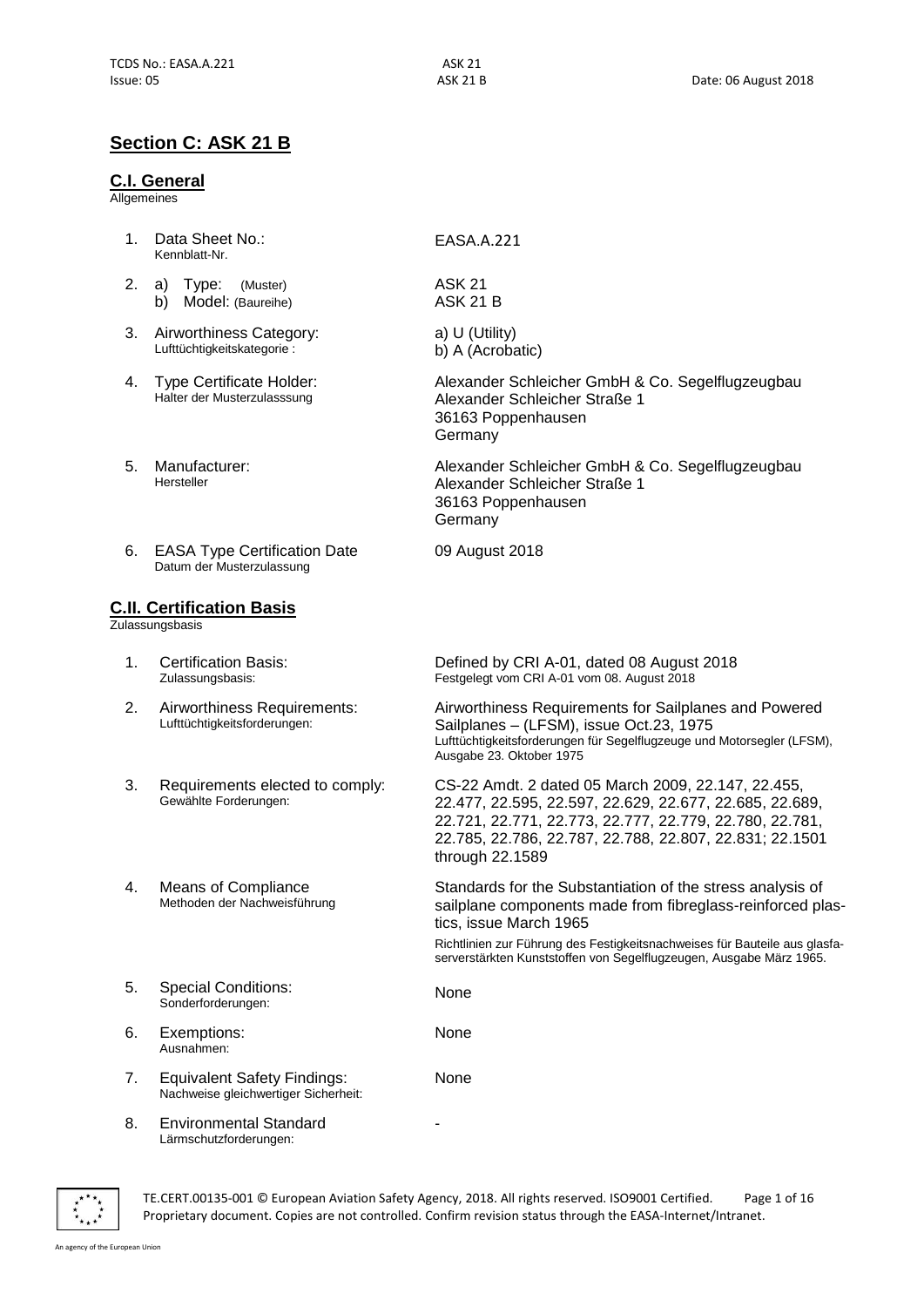#### **C.III. Technical Characteristics and Operational Limitations**

Technische Merkmale und Betriebsgrenzen

| 1. | <b>Type Design Definition:</b><br>Musterdefinition: | List of the drawing files ASK 21 B, issue 10 July 2018, or later ap-<br>proved revisions<br>Zeichnungsliste für das Segelflugzeug ASK 21 B, Stand 10. Juli 2018, oder zugelas-<br>sene spätere Ausgaben.                                                                                                                                                                                                      |
|----|-----------------------------------------------------|---------------------------------------------------------------------------------------------------------------------------------------------------------------------------------------------------------------------------------------------------------------------------------------------------------------------------------------------------------------------------------------------------------------|
| 2. | Description:<br>Beschreibung:                       | Two-seater cantilever midwing sailplane of GRP-construction, with<br>T-tail, airbrakes on the upper wing side, non-retractable landing<br>gear with nose wheel and shock-absorbing, braked main wheel.<br>Doppelsitziger, freitragender Mitteldecker in GFK-Bauweise, T-Leitwerk, Brems-<br>klappen auf der Flügeloberseite, nicht einziehbares Fahrwerk mit Bugrad und gefe-<br>dertem, bremsbarem Hauptrad. |
| З. | Equipment:<br>Ausrüstung:                           | Minimum Equipment:<br>Mindestausrüstung:                                                                                                                                                                                                                                                                                                                                                                      |
|    |                                                     | 1 Airspeed indicator in the front instrument panel, indicating up<br>to at least 300 km/h<br>1 Fahrtmesser bis mind. 300 km/h im vorderen Instrumentenbrett                                                                                                                                                                                                                                                   |
|    |                                                     | 1 Altimeter in the front instrument panel<br>1 Höhenmesser im vorderen Instrumentenbrett                                                                                                                                                                                                                                                                                                                      |
|    |                                                     | 2 four-part safety harnesses (symmetrical)<br>2 vierteilige Anschnallgurte (symmetrisch)                                                                                                                                                                                                                                                                                                                      |
|    |                                                     | 1 parachute or cushion for the back rest ( $\sim$ 8 cm thickness) for<br>each occupant<br>1 Fallschirm oder Rückenkissen (ca. 8 cm dick) für jeden Insassen                                                                                                                                                                                                                                                   |
|    |                                                     | Additionally required for instruction or if the pilot in command sits in<br>the rear seat:<br>Bei Schulung oder wenn der verantwortliche Pilot im hinteren Sitz sitzt zusätzlich:                                                                                                                                                                                                                             |
|    |                                                     | 1 Airspeed indicator in the rear instrument panel, indicating up to<br>at least 300 km/h<br>1 Fahrtmesser bis mind. 300 km/h im hinteren Instrumentenbrett                                                                                                                                                                                                                                                    |
|    |                                                     | 1 Altimeter in the rear instrument panel<br>1 Höhenmesser im hinteren Instrumentenbrett                                                                                                                                                                                                                                                                                                                       |
|    |                                                     | Additionally required for aerobatics (airworthiness category A):<br>Für Kunstflug (Lufttüchtigkeitskategorie A) zusätzlich:                                                                                                                                                                                                                                                                                   |
|    |                                                     | 2 additional bottom straps for the safety harness<br>2 zusätzliche Bodengurte zu den Anschnallgurten                                                                                                                                                                                                                                                                                                          |
|    |                                                     | 1 G-meter in the front instrument panel<br>(additionally required for instruction or if the pilot in command sits<br>in the rear seat: 1 G-meter in the rear instrument panel)<br>1 Beschleunigungsmesser im vorderen Instrumentenbrett (bei Schulung oder<br>wenn der verantwortliche Pilot im hinteren Sitz sitzt: 1 Beschleunigungsmesser<br>im hinteren Instrumentenbrett)                                |
|    |                                                     | Foot loops on the rudder pedals in the front and rear seat<br>Fußschlaufen an den Seitenruderpedalen des vorderen und hinteren Sitzes                                                                                                                                                                                                                                                                         |
|    |                                                     | 1 parachute for each occupant<br>1 Fallschirm für jeden Insassen                                                                                                                                                                                                                                                                                                                                              |
|    |                                                     | Additional Equipment refer to Maintenance Manual                                                                                                                                                                                                                                                                                                                                                              |

Zusatzausrüstung siehe Wartungshandbuch



TE.CERT.00135-001 © European Aviation Safety Agency, 2018. All rights reserved. ISO9001 Certified. Page 2 of 16 Proprietary document. Copies are not controlled. Confirm revision status through the EASA-Internet/Intranet.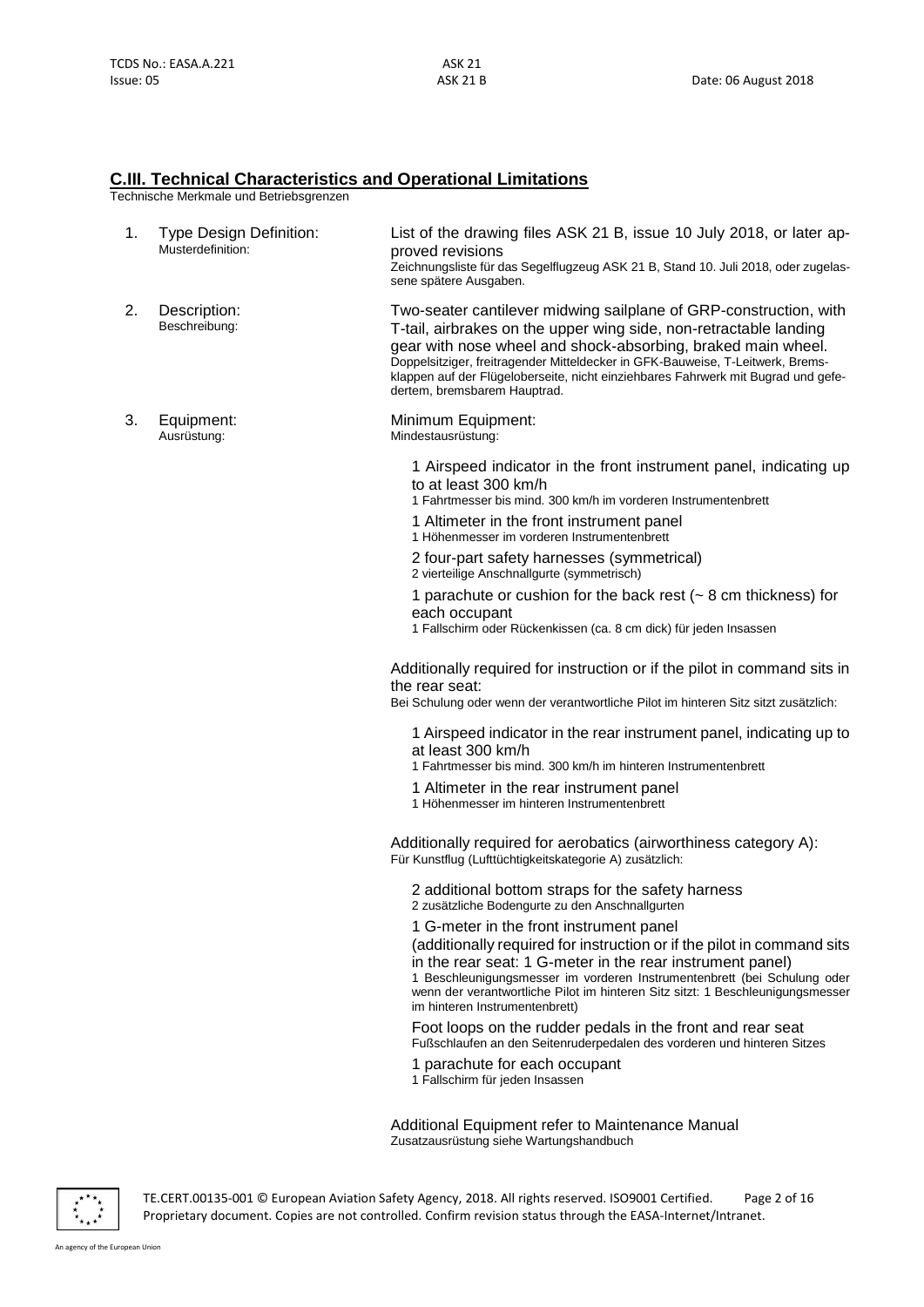| 4.  | Dimensions:<br>Abmessungen:                          | Span<br>Spannweite                                                                                                           |                                                                                                                                                                                                                                         | 17,0 m                                                            |
|-----|------------------------------------------------------|------------------------------------------------------------------------------------------------------------------------------|-----------------------------------------------------------------------------------------------------------------------------------------------------------------------------------------------------------------------------------------|-------------------------------------------------------------------|
|     |                                                      | Wing area<br>Flügelfläche                                                                                                    |                                                                                                                                                                                                                                         | 17,95 m <sup>2</sup>                                              |
|     |                                                      | Length<br>Länge                                                                                                              |                                                                                                                                                                                                                                         | 8,35 m                                                            |
| 5.  | Launching Hooks:<br>Schleppkupplungen:               |                                                                                                                              | 1) Nose tow hook "E 85", LBA Datasheet No. 60.230/1<br>Bug-Kupplung "E 85", LBA-Kennblattnummer 60.230/1<br>2) Safety hook "Europa G 88", LBA Datasheet No. 60.230/2<br>Sicherheitskupplung "Europa G 88", LBA-Kennblattnummer 60.230/2 |                                                                   |
| 6.  | Weak links:<br>Sollbruchstellen:                     | Ultimate Strength:<br><b>Bruchfestigkeit</b>                                                                                 |                                                                                                                                                                                                                                         |                                                                   |
|     |                                                      | - for winch and auto-tow launching<br>für Winden- und Kraftfahrzeugschlepp                                                   |                                                                                                                                                                                                                                         | max. $1000 \pm 100$ daN                                           |
|     |                                                      | - for aero-tow<br>für Flugzeugschlepp                                                                                        |                                                                                                                                                                                                                                         | max. $600 \pm 60$ daN                                             |
| 7.  | Air Speeds:<br>Geschwindigkeiten:                    | <b>Manoeuvring Speed</b><br>Manövergeschwindigkeit                                                                           | <b>V<sub>A</sub></b>                                                                                                                                                                                                                    | 180 km/h                                                          |
|     |                                                      | <b>Never Exceed Speed</b><br>Höchstzulässige Geschwindigkeit                                                                 | <b>V<sub>NE</sub></b>                                                                                                                                                                                                                   | 280 km/h                                                          |
|     |                                                      | Maximum permitted speeds<br>Höchstzulässige Geschwindigkeit<br>- in strong turbulence                                        | <b>V<sub>B</sub></b>                                                                                                                                                                                                                    | 200 km/h                                                          |
|     |                                                      | bei starker Turbulenz<br>- in aero-tow                                                                                       | $V_T$                                                                                                                                                                                                                                   | 180 km/h                                                          |
|     |                                                      | bei Flugzeugschlepp<br>- in winch-launch<br>bei Windenschlepp                                                                | <b>V<sub>w</sub></b>                                                                                                                                                                                                                    | $150$ km/h                                                        |
| 8.  | <b>Operational Capability</b><br>Betriebsart         | Approved for VFR-flying in daytime.<br>Zugelassen für Flüge nach VFR bei Tag.<br>Kunstflug gemäß den Angaben im Flughandbuch | Aerobatic manoeuvres according to the Fight Manual.<br>Wolkenflug gemäß den Angaben im Flughandbuch                                                                                                                                     | Cloud flying according to the specifications in the Flight Manual |
| 9.  | <b>Maximum Masses:</b><br>Höchstzulässige Massen:    | Max. Mass<br>Höchstzulässige Masse                                                                                           |                                                                                                                                                                                                                                         | 600 kg                                                            |
|     |                                                      | Max. Mass of Non-Lifting Parts<br>Höchstzulässige Masse der nichttragenden Teile                                             |                                                                                                                                                                                                                                         | 410 kg                                                            |
| 10. | Centre of Gravity Range:<br>Schwerpunktsbereich:     | Datum: wing leading edge at root rip<br>placed on rear top of fuselage tail boom                                             | Bezugsebene (BE) : Flügelvorderkante an der Wurzelrippe<br>Flugzeuglage: Keil 1000: 520 auf Rumpfoberkante hinten horizontal                                                                                                            | Leveling means: topside of wedge 1000 : 52 is horizontal, when    |
|     |                                                      | <b>Forward Limit</b><br>Vordere Grenze<br><b>Rearward Limit</b><br><b>Hintere Grenze</b>                                     | 234 mm aft of datum point<br>234 mm hinter Bezugspunkt<br>469 mm aft of datum point<br>469 mm hinter Bezugspunkt                                                                                                                        |                                                                   |
| 11. | Seating Capacity:<br>Anzahl der Sitze:               | 2, minimum crew 1 pilot (front seat)<br>2, Mindestbesatzung 1 (vorderer Sitz)                                                |                                                                                                                                                                                                                                         |                                                                   |
| 12. | Lifetime limitations:<br>Lebensdauerbegrenzte Teile: | Refer to Maintenance Manual<br>Siehe Wartungshandbuch                                                                        |                                                                                                                                                                                                                                         |                                                                   |
| 13. | Deflection of control surfaces:<br>Ruderausschläge   | Refer to Maintenance Manual<br>Siehe Wartungshandbuch                                                                        |                                                                                                                                                                                                                                         |                                                                   |
|     |                                                      |                                                                                                                              |                                                                                                                                                                                                                                         |                                                                   |



TE.CERT.00135-001 © European Aviation Safety Agency, 2018. All rights reserved. ISO9001 Certified. Page 3 of 16 Proprietary document. Copies are not controlled. Confirm revision status through the EASA-Internet/Intranet.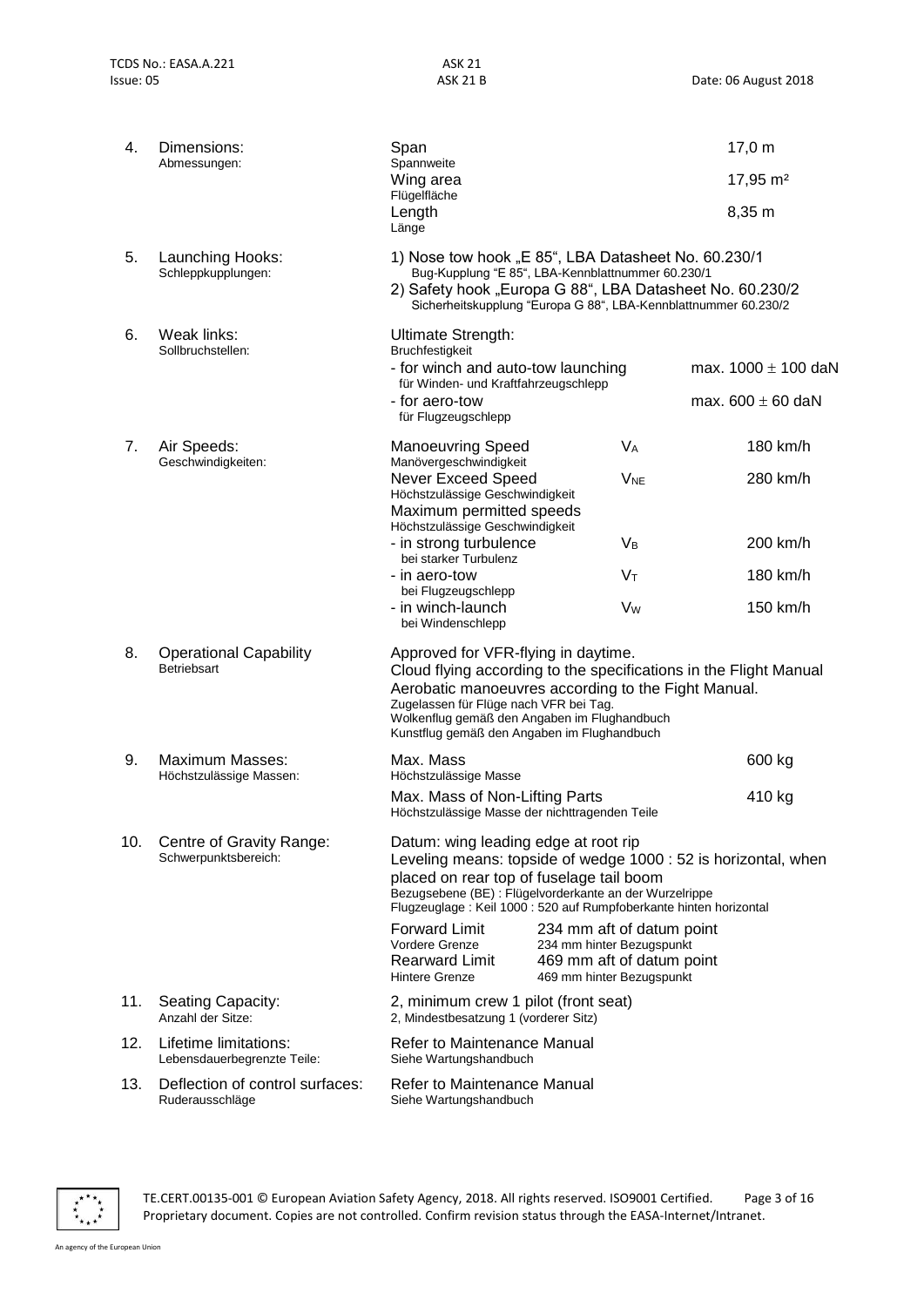## **C.IV. Operating and Service Instructions**

Betriebs- und Instandhaltungsanweisungen

1. Flight Manual for the sailplane model ASK 21 B, Issue 15 June 2018, or later EASA approved revisions

Flughandbuch für das Segelflugzeug ASK 21 B, Ausgabe 15. Juni 2018, oder spätere EASA genehmigte Revisionen

- 2. Data and Loading Placard Datenschild und Trimplan
- 3. Maintenance Manual for the sailplane model ASK 21 B, Issue 15 June 2018, or later revisions Wartungshandbuch für das Segelflugzeug ASK 21 B, Ausgabe 15. Juni 2018, oder spätere Revisionen
- 4. Repair Manual Alexander Schleicher , latest approved version Reparaturhandbuch Alexander Schleicher, in der jeweils gültigen Ausgabe
- 5. Manual for the TOST Releases, latest approved version Betriebs- und Wartungsanweisungen für die Schleppkupplungen, in der jeweils gültigen Ausgabe

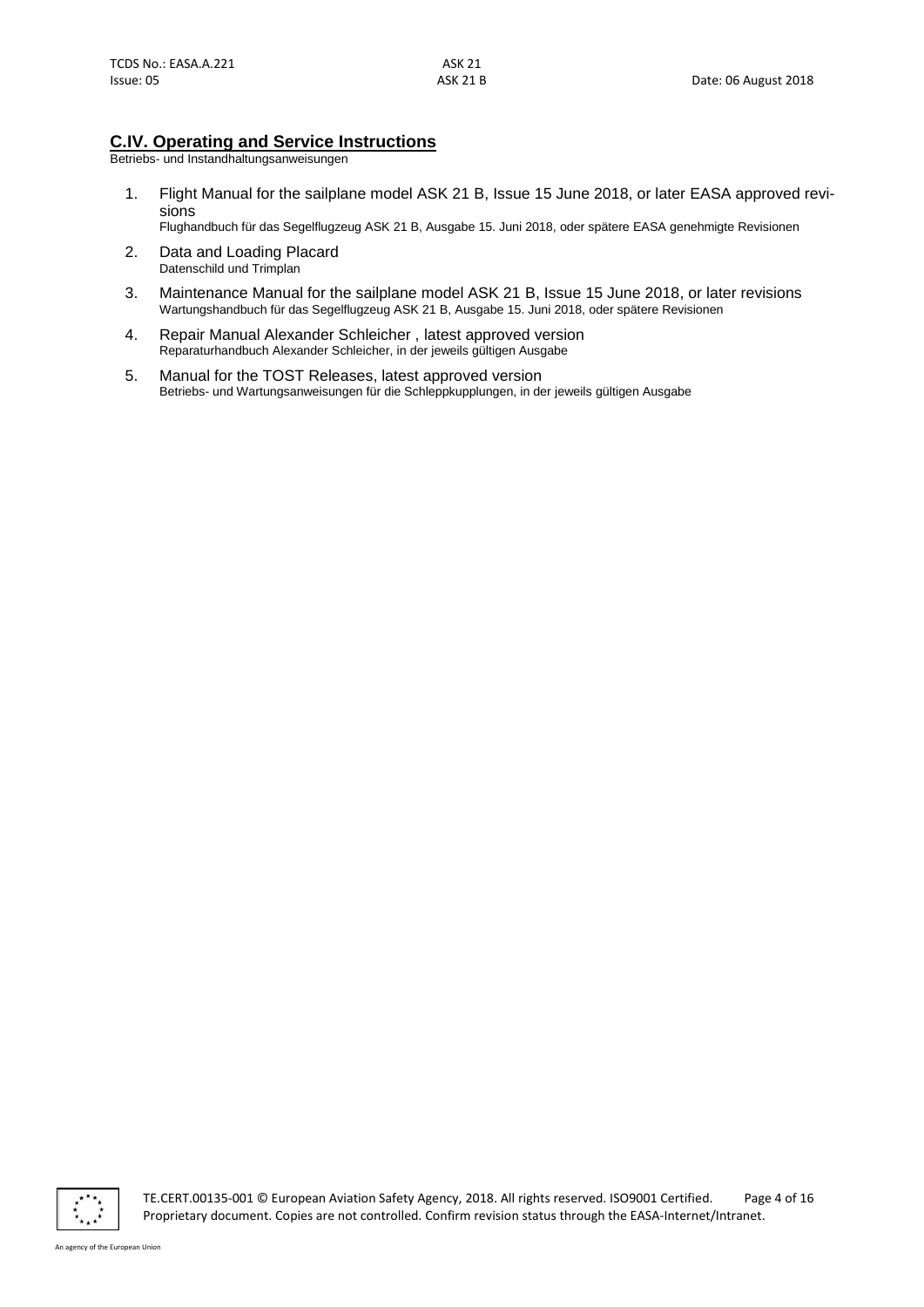## **C.V. Notes**

#### Bemerkungen

- 1. Production confined to industrial production. Herstellung nur im Industriebau zulässig
- 2. All external surfaces of the sailplane, which are exposed to sunlight, must be painted white, with the exception of the areas for registration and for the orange-red anti-collision paint-work on fuselage nose, wing tips and rudder.

Alle Bauteile, die der Sonneneinstrahlung ausgesetzt sind, müssen eine weiße Oberfläche haben. Ausgenommen sind der Bereich für Kennzeichen und für die Farbwarnlackierung auf Rumpfbug, Tragflächenenden und Seitenruder.



TE.CERT.00135-001 © European Aviation Safety Agency, 2018. All rights reserved. ISO9001 Certified. Page 5 of 16 Proprietary document. Copies are not controlled. Confirm revision status through the EASA-Internet/Intranet.